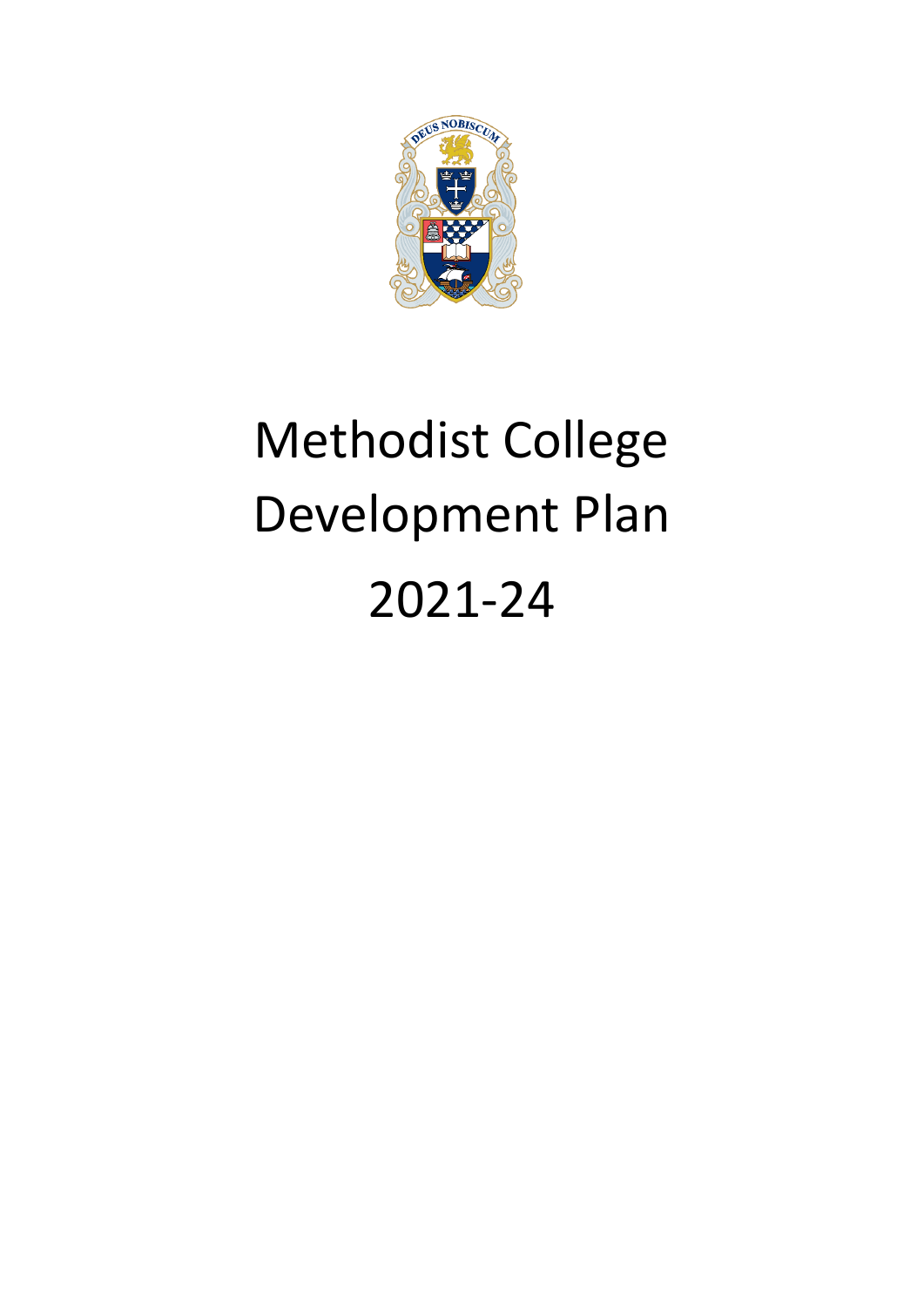## **Methodist College Development Plan 2021-24**

## **AIMS and VALUES**

## **Opportunity, Diversity, Excellence**

At Methodist College we seek to:

- challenge, inspire and support our pupils as individuals to grow intellectually, personally and spiritually, and to achieve their potential;
- promote high academic standards and the development of diverse skills and capabilities through a variety of curricular and extra-curricular activities;
- encourage a questioning approach which searches for truth through reason, research and debate based on freedom of thought and expression;
- encourage creativity as a way of nurturing the human spirit and improving the quality of life;
- work for the benefit of the school and the local community, while promoting the concept of service to all communities, national and international;
- encourage environmental awareness, recognising our responsibility for the welfare of the planet;
- prepare our pupils to be responsible citizens and leaders, who respect the value of cultural diversity and our common humanity in a fast-changing and complex world;
- promote social justice and to counter prejudice and intolerance by encouraging mutual respect and understanding;
- provide opportunities for pupils to work together to develop an understanding of the importance of forgiveness, reconciliation, recognition and renewal in order that individuals, communities and society may flourish;
- recognise that learning is a life-long process by which we seek to gain not only qualifications but also humility and wisdom.

The ethos of the college is very strong and well-embedded**.** We will continue to build on this. **The 2021-24 plan will be founded on the premise that wellbeing is the bedrock of achievement.** The plan will be structured according to the 5 measurable elements that count towards wellbeing:

- **P**ositive emotion
- **E**ngagement
- **R**elationships
- **M**eaning
- **A**chievement **(PERMA)**

The plan takes account of the impact of the global pandemic on education and on the well-being of the Methody Community. The overarching vision of the plan is **Coming Back Better.**

#### **Key Areas of Focus:**

- 1. Embed and build on the positive experiences of the last 18 months, address the negative and make the most of the opportunities to improve the educational experience of the pupils.
- 2. Enhance pupil health and well-being (P)
- 3. Progress to the next phase of Capital development and associated funding (P)
- 4. Leadership development at all levels.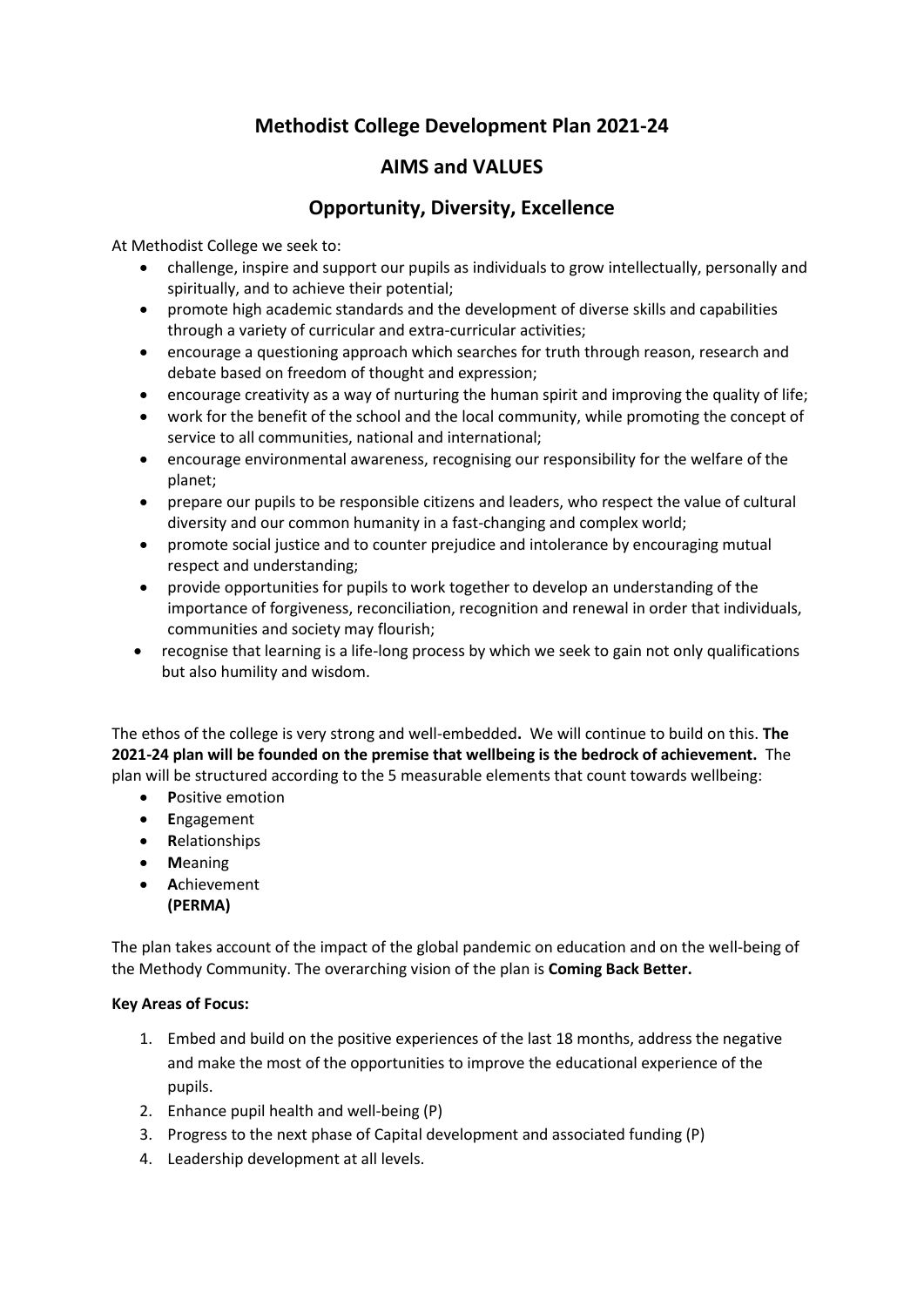## **Methodist College Development Plan 2021-24 Coming Back Better**

|                                                           | <b>P: Positive Emotions</b>                                                                                                                                                                                                               |                                                                                                                                                                                        |                                            |  |  |
|-----------------------------------------------------------|-------------------------------------------------------------------------------------------------------------------------------------------------------------------------------------------------------------------------------------------|----------------------------------------------------------------------------------------------------------------------------------------------------------------------------------------|--------------------------------------------|--|--|
| <b>Area of Focus</b>                                      | Y1 2021-22                                                                                                                                                                                                                                | Y2 2022-23                                                                                                                                                                             | Y3 2023-24                                 |  |  |
| Well-being<br>Pupils                                      | Provide additional resource to<br>address pastoral/academic impact<br>of the Covid pandemic<br>Enhance pupil counselling services<br>Develop coping strategies                                                                            | Monitoring and refinement of implemented changes,<br>identifying and addressing essential areas for additional<br>support. Provision of additional training for staff as<br>necessary. |                                            |  |  |
|                                                           | Upgrade the sports facilities at<br>Pirrie Park to promote<br>engagement in activities that<br>promote a healthy lifestyle                                                                                                                | Stage 2 of Pirrie<br>development (Changing<br>facilities, all weather surface,<br>tennis courts)                                                                                       | <b>Completion of Pirrie</b><br>development |  |  |
| Well-being staff                                          | Review of staff well-being policies<br>and procedures                                                                                                                                                                                     | Monitoring and refinement of implemented changes                                                                                                                                       |                                            |  |  |
| <b>E:Engagment - Finding the Flow</b>                     |                                                                                                                                                                                                                                           |                                                                                                                                                                                        |                                            |  |  |
| <b>Area of Focus</b>                                      | Y1 2021-22                                                                                                                                                                                                                                | Y2 2022-23                                                                                                                                                                             | Y3 2023-24                                 |  |  |
| Raising<br>Standards of<br>Core Academic<br><b>Skills</b> | Build on independent learning<br>experiences of lockdown.<br>Consider the findings of the ETI<br>Post-Primary Learning Report                                                                                                             | Integration of effective<br>blended learning                                                                                                                                           | Evaluation of new<br>approaches.           |  |  |
|                                                           | ICT Digital Skills audit<br>Improve the core ICT skills of KS3<br>pupils.<br>Improve the use of homework to<br>promote learning and<br>understanding.<br>Evaluate the literacy, numeracy<br>and ICT skills of pupils (post-<br>lockdown). | Monitoring and refinement of implemented changes                                                                                                                                       |                                            |  |  |
|                                                           | Improve the resources available to<br>deliver the curriculum at all Key<br><b>Stages</b>                                                                                                                                                  | Review capacity to support<br>new learning strategies                                                                                                                                  | Complete update of<br>learning resource    |  |  |
| Improving the<br>Learning<br>Environment                  | Continue with capital<br>development projects<br>Classrooms, corridors and<br>communal spaces                                                                                                                                             | Continue with capital development projects (see<br>programme below)<br>Further action to make the campus greener                                                                       |                                            |  |  |
| Improving<br>Governance                                   | Implement Board Strategic review                                                                                                                                                                                                          | Evaluation of Board skill set.<br>Support and Challenge role.                                                                                                                          | Evaluation of school<br>leadership         |  |  |
| <b>R: Relationships - Authentic Connections</b>           |                                                                                                                                                                                                                                           |                                                                                                                                                                                        |                                            |  |  |
| <b>Area of Focus</b>                                      | Y1 2021-22                                                                                                                                                                                                                                | Y2 2022-23                                                                                                                                                                             | Y3 2023-24                                 |  |  |
| Parental<br>Engagement                                    | Build on positive experiences from<br>lockdown                                                                                                                                                                                            | Evaluation and moderation<br>of changes                                                                                                                                                | Consultation on next<br>development plan   |  |  |
| Community<br>Engagement                                   | Re-establish opportunities for<br>pupils to participate in<br>collaborative, supportive work in                                                                                                                                           | Identify new opportunities<br>for engagement.                                                                                                                                          |                                            |  |  |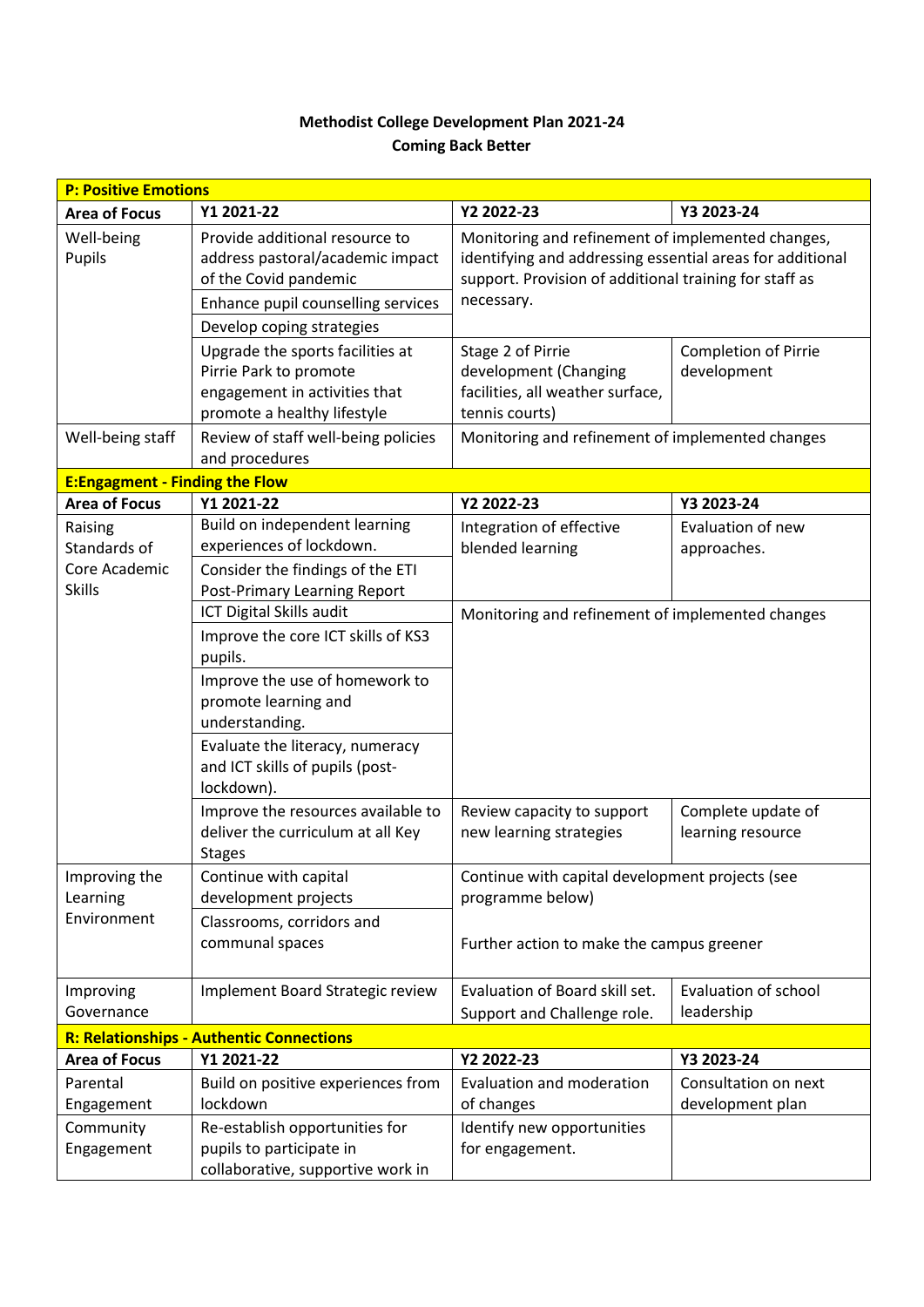|                                         | the local and global community.                                                                                                     |                                                                                                                    |                                                          |
|-----------------------------------------|-------------------------------------------------------------------------------------------------------------------------------------|--------------------------------------------------------------------------------------------------------------------|----------------------------------------------------------|
| Character<br>Development                | Promote school values of respect<br>for self and others.                                                                            | Focus on responsibility for the environment                                                                        |                                                          |
|                                         | Ensure compliance with<br>'Addressing Bullying in Schools'<br>act.                                                                  | Evaluation and refinement of<br>initial approaches.                                                                |                                                          |
| <b>M Meaning - Purposeful Existence</b> |                                                                                                                                     |                                                                                                                    |                                                          |
| Life skills:<br>defining and            | Improvement of LLW programme<br>at KS4                                                                                              |                                                                                                                    |                                                          |
| <b>Developing</b>                       | Enhance opportunities for<br>community engagement with<br>supra-curricular activities.                                              |                                                                                                                    |                                                          |
|                                         | <b>Improve CEIAG facilities</b>                                                                                                     |                                                                                                                    |                                                          |
|                                         | Relaunch Global Citizenship<br>Endeavours                                                                                           | Development of African education project                                                                           |                                                          |
|                                         | A Achievement - Sense of Accomplishment                                                                                             |                                                                                                                    |                                                          |
| External<br>Examinations                | Prepare pupils for the<br>reintroduction of external<br>examinations.                                                               | Reestablish full external<br>exams                                                                                 | Evaluate outcomes and<br>plan accordingly                |
| Enhance<br>Learning<br>Support          | Improve the LS facilities to<br>improve academic outcomes for<br>pupils.                                                            | Monitor and refine improvements                                                                                    |                                                          |
| Extra-Curricular                        | Resume extra-curricular activities<br>suspended during lockdown.                                                                    | Enhancement of provision                                                                                           |                                                          |
|                                         | Enhance the extra-curricular and<br>co-curricular provision.                                                                        | Monitor participation levels                                                                                       |                                                          |
| Self-evaluation<br>and                  | <b>Re-establish PRSD</b>                                                                                                            | Development of leadership, teaching and pastoral<br>training                                                       |                                                          |
| development                             | Introduction of evaluation and<br>development programme for<br>administrative and support staff                                     | Provision of training associated with implementation of<br>the system and identified development needs             |                                                          |
|                                         | Review whole school self-<br>evaluation cycle to take account of<br>post-pandemic circumstances and<br>changes to school leadership | Review existing plan and<br>staff training and<br>development in light of<br>experiences and evolving<br>situation | Carry out research to<br>inform next three year<br>plan. |
| Self-Awareness                          | Tracking and data analysis<br><b>Target Setting</b>                                                                                 | Evaluation and dissemination of data to inform academic<br>and pastoral support provision for pupils               |                                                          |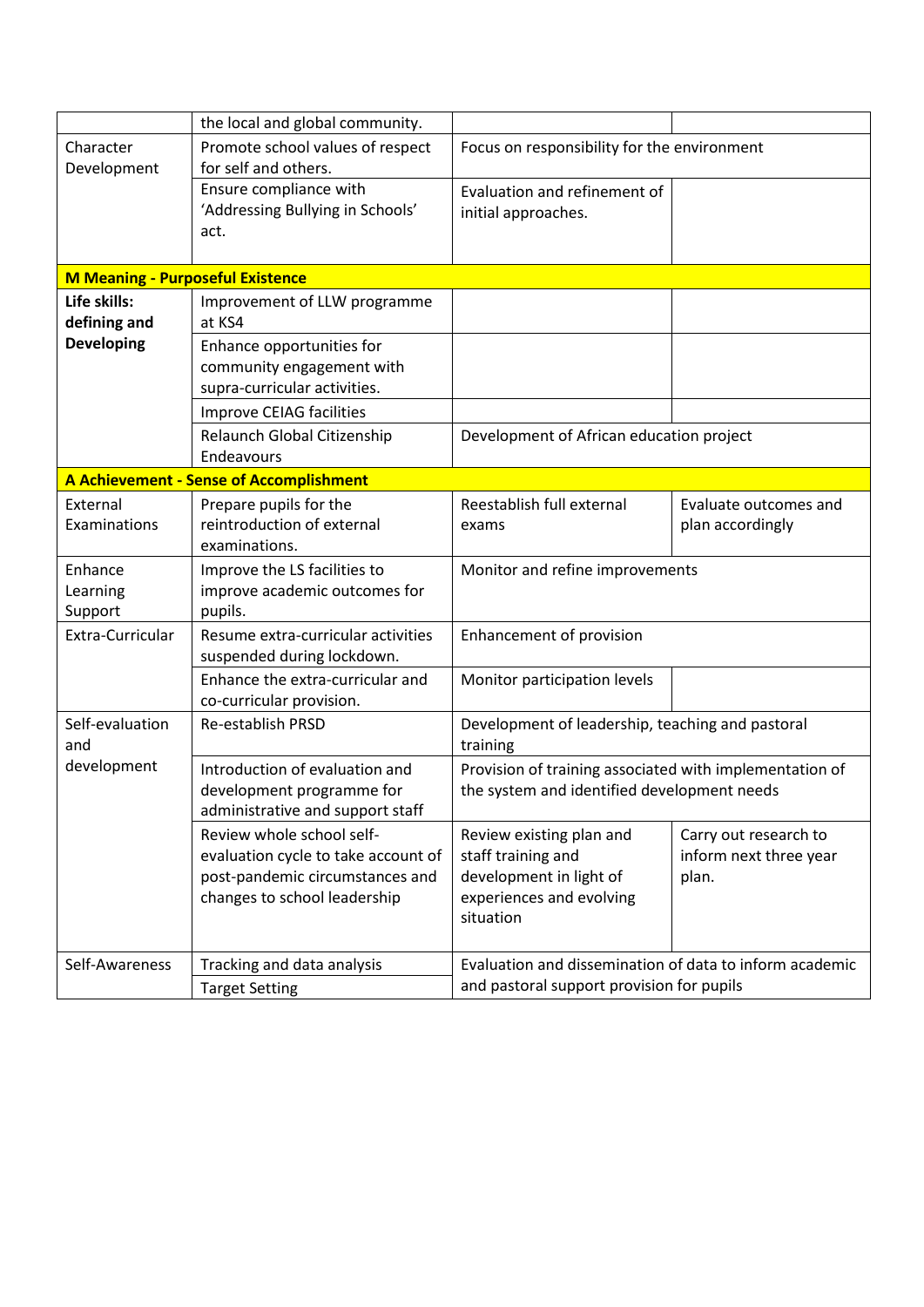# **Action Plan 2021-22**

- Key performance indicators are taken from the ETI Inspection and Self-Evaluation Framework (ISEF): Effective Practice and Self-Evaluation Questions for Post Primary (January 2017). Where these are also part of the Success Criteria, the text is coloured blue.
- All documentation relating to the 2021-24 Development Plan, including the ISEF document with MCB numbering of the indicators, is available on Staff/ Staff Resources/College Development Plan/ 2021-24.
- Boxes shaded blue indicate development supported entirely or partly by Prescott funds.
- For the purposes of this plan Mental Health is defined as, "A state of wellbeing that allows children to develop and become aware of their own unique personality, to build their own identity, to fulfil their own potential, to cope with the challenges of growing up; to feel loved, secure and accepted as unique individuals and to be able to be happy, play, learn and to participate and contribute to family and community" *Children and Young People's Emotional Health and Wellbeing in Education Framework, February 2021*